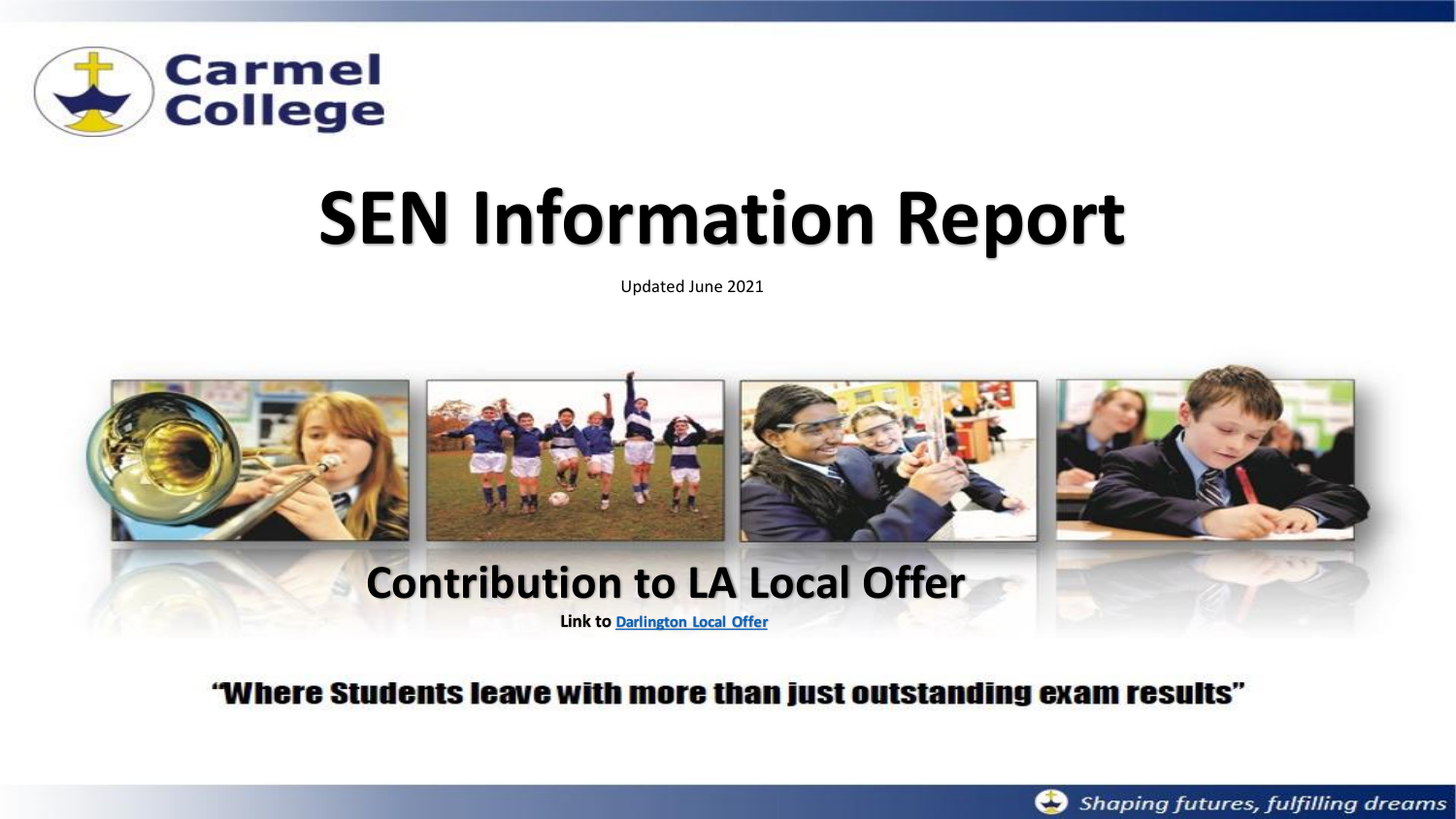#### **Mission statement**

The ethos of Carmel College is built around our mission as a Catholic college. Through following Gospel values in everything we do, we aim to ensure all members of our community are individually provided with the care, respect and compassion that all unique individuals deserve.

Our community must be characterised by supportiveness, a welcoming approach, a caring ethos with justice given to all within it.

We shall strive to provide opportunities and an environment in which all pupils develop according to their full potential.

We must seek to ensure that all members of our community experience and find hope, joy and fulfilment and a sense of their own worth and that of others by participating as fully as possible in college life.

> **'I came that you may have life in abundance.' John Ch10 v10**



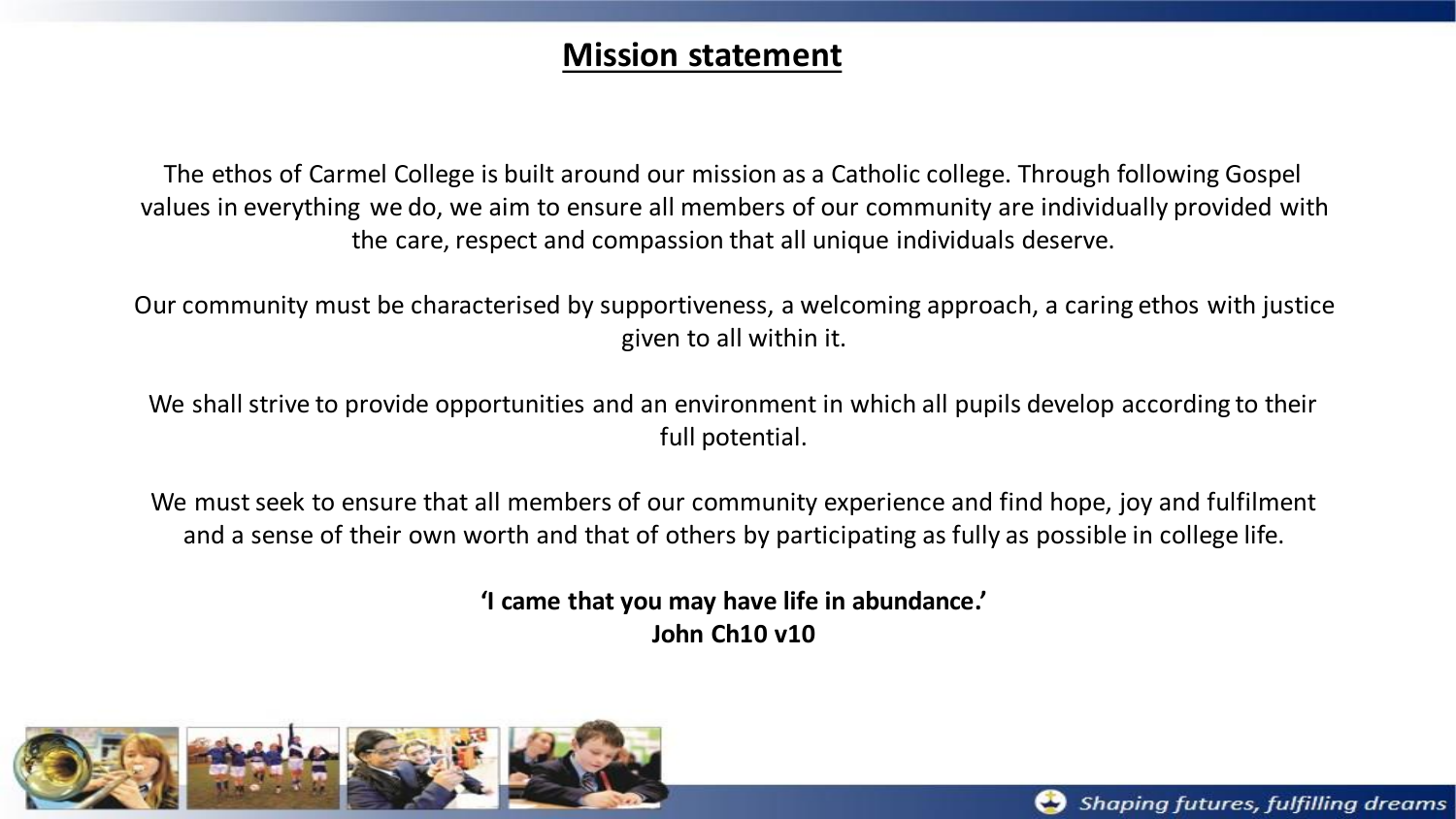### **Our Core Offer**

• Teachers are responsible for the progress of ALL pupils in their class. High quality teaching is personalised to meet every child's need. This is the first step in supporting pupils who may have Special Educational Needs and Disabilities (SEND). All children are challenged to do their very best. This is enough for most pupils to make progress.

• All children will be taught a broad and balanced curriculum. Where children require extra support, specialist resources or extension materials these will be provided wherever possible.

• Where it is perceived that pupils may require access arrangements and it is their usual way of working in class, such as a computer reader or access to a word processor for external exams, they will undergo psychometric testing in college via our Specialist Assessor. Identification of such pupils is a collaborative effort from teaching, pastoral and SEN staff. Assessment usually takes place in the summer term and results are shared with parents at the Academic Mentoring Day in the autumn term or before, where possible.

• All children are known well by their class teacher, who develops strong relationships with them. Good behaviour and work is rewarded.

• Your child can express their views in several ways, including via their school council representatives or directly to staff.

• We manage medical needs by working closely with parents and healthcare professionals. We listen to and act on their advice, providing staff training when needed.

• We run a wide range of extra curricular clubs including Dance, Games, Gymnastics, Football, Sailing and Climbing.

• Our SEN Governor has regular involvement with the Department and is kept appraised of all aspects relating to inclusion.

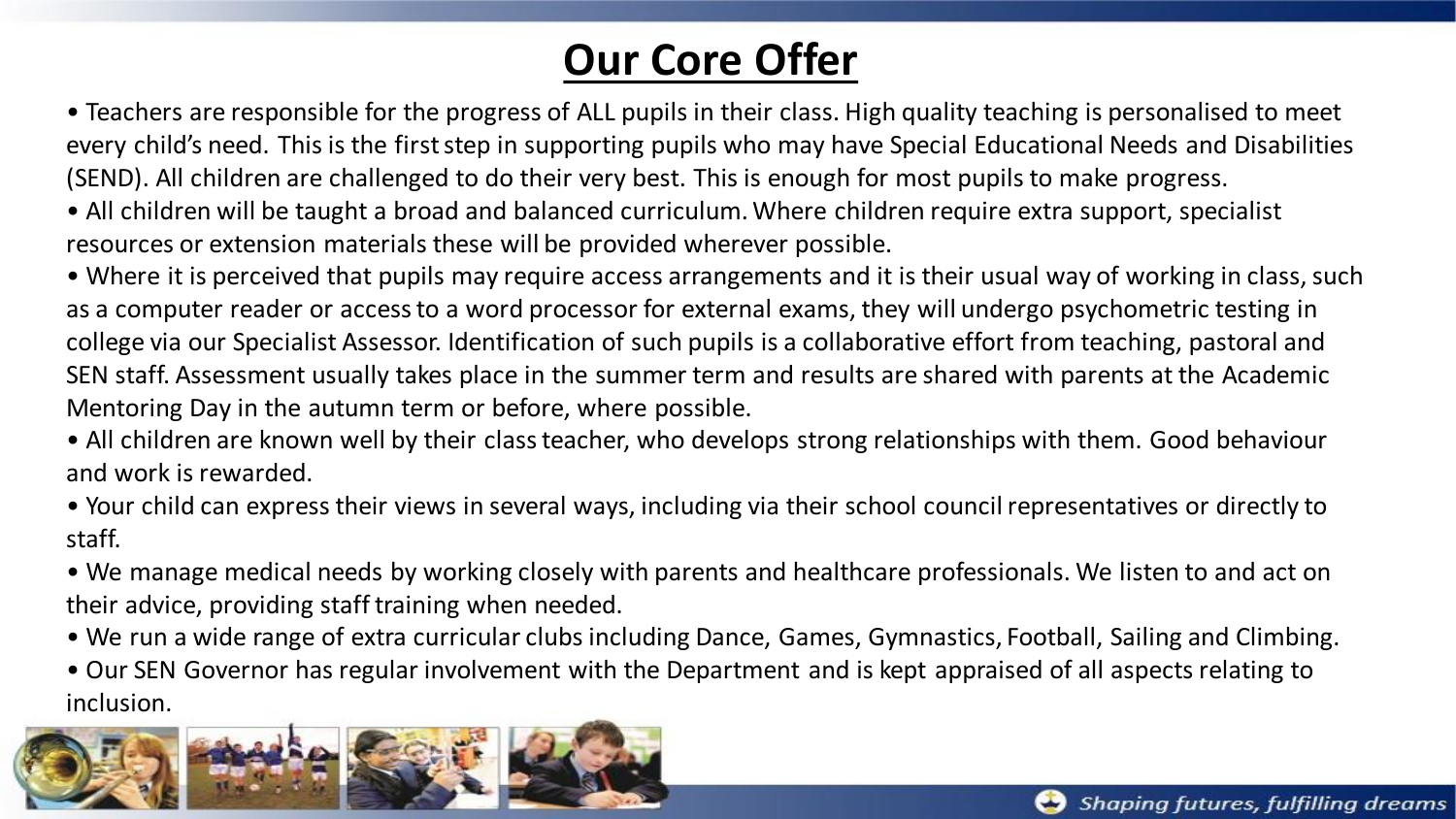### **Assessment**

Below is a list of Expertise/Specialist Services accessed by School where appropriate:

- Educational Psychologist
- Counselling Service/Child Psychotherapist
- Physiotherapists
- Occupational therapists
- Speech and Language therapists
- Hearing Impaired Service
- CAMHs Child and Adolescent Mental Health Service
- School Nurse & Health Visitors
- Child And Family Services
- Social Communication Outreach Service (SCOS)



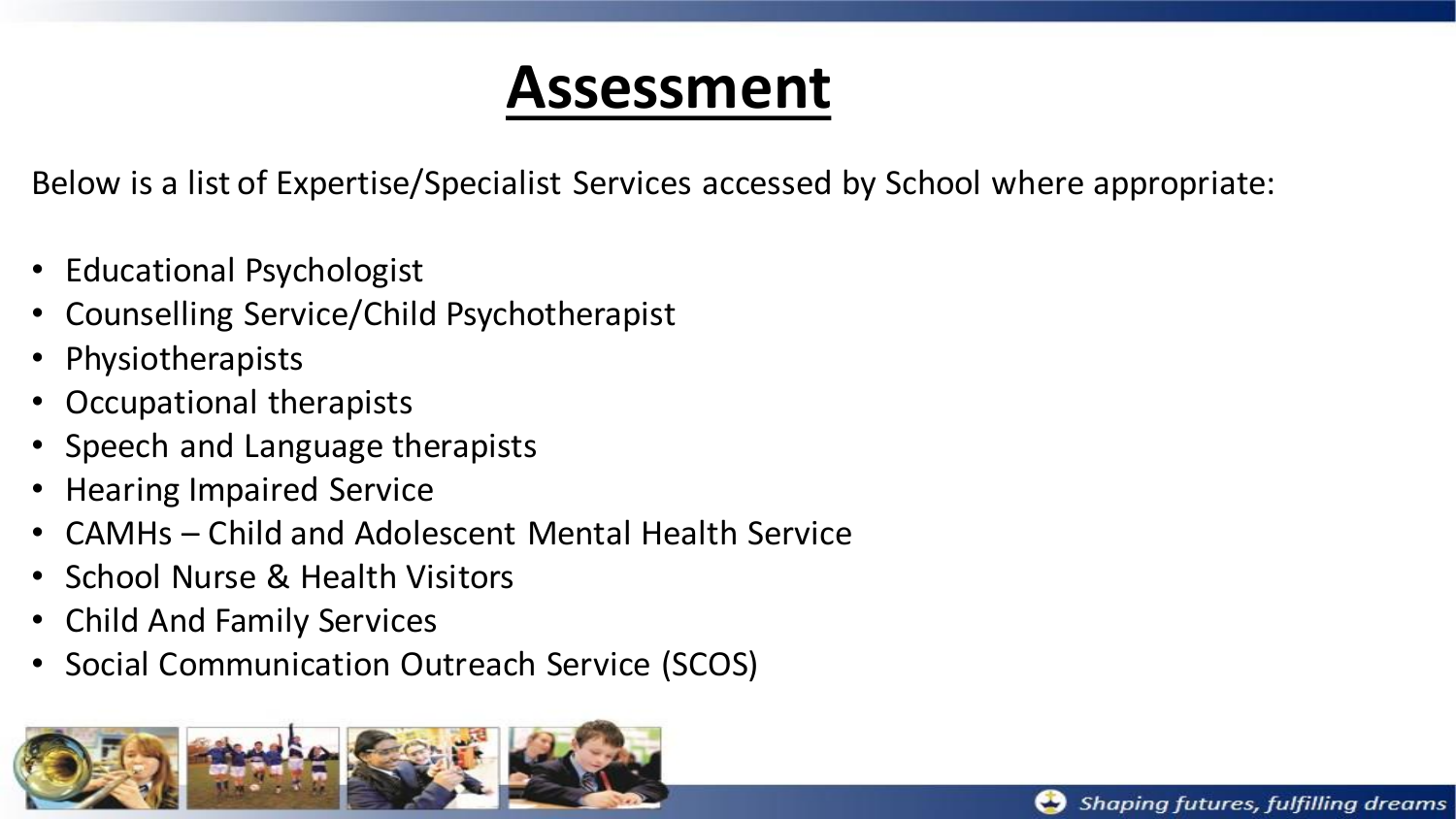### **Assessment**

• Identification – Your child will be identified as having SEN if they have significantly greater difficulty in learning than the majority of children of the same age or if they have a disability preventing or hindering the use of educational facilities provided for children of the same age within the Local Education Authority.

• First steps - if from our rigorous tracking and monitoring of your child's progress, it becomes apparent that he/she is not making expected progress then you will be invited to a meeting with their teacher, Mrs Coyle (SENCo) and / or Mrs Julian (SENCo). At the meeting we will begin to explore the possible barriers to learning and you will be asked how we can best support your child. We may agree to add your child to the 'shadow SEN register' for further monitoring and to alert all teaching staff.

• Observations and assessments will then be carried out and, if required, input from specialist services may be sought with your permission.

• Where appropriate your child may be placed on our school's SEN Support Register, where necessary, a support plan will be devised and agreed. This process will involve your child as much as possible in its development and of course will be strengthened with your own actively sought advice and suggestions.

• EHCPs (Education Health Care Plans) will be used when a child's needs are deemed more complex and require the input from a range of outside agencies. This could be in the form of Educational Psychologists, Occupational Therapists or other professionals with an area of expertise, e.g. Autism. An EHCP helps to determine the level of educational, social and health support the child needs.

• If you are concerned about your child's progress or that your child may have SEN, please contact our SENCo, Kathryn Coyle / Lin Julian on 01325 254525

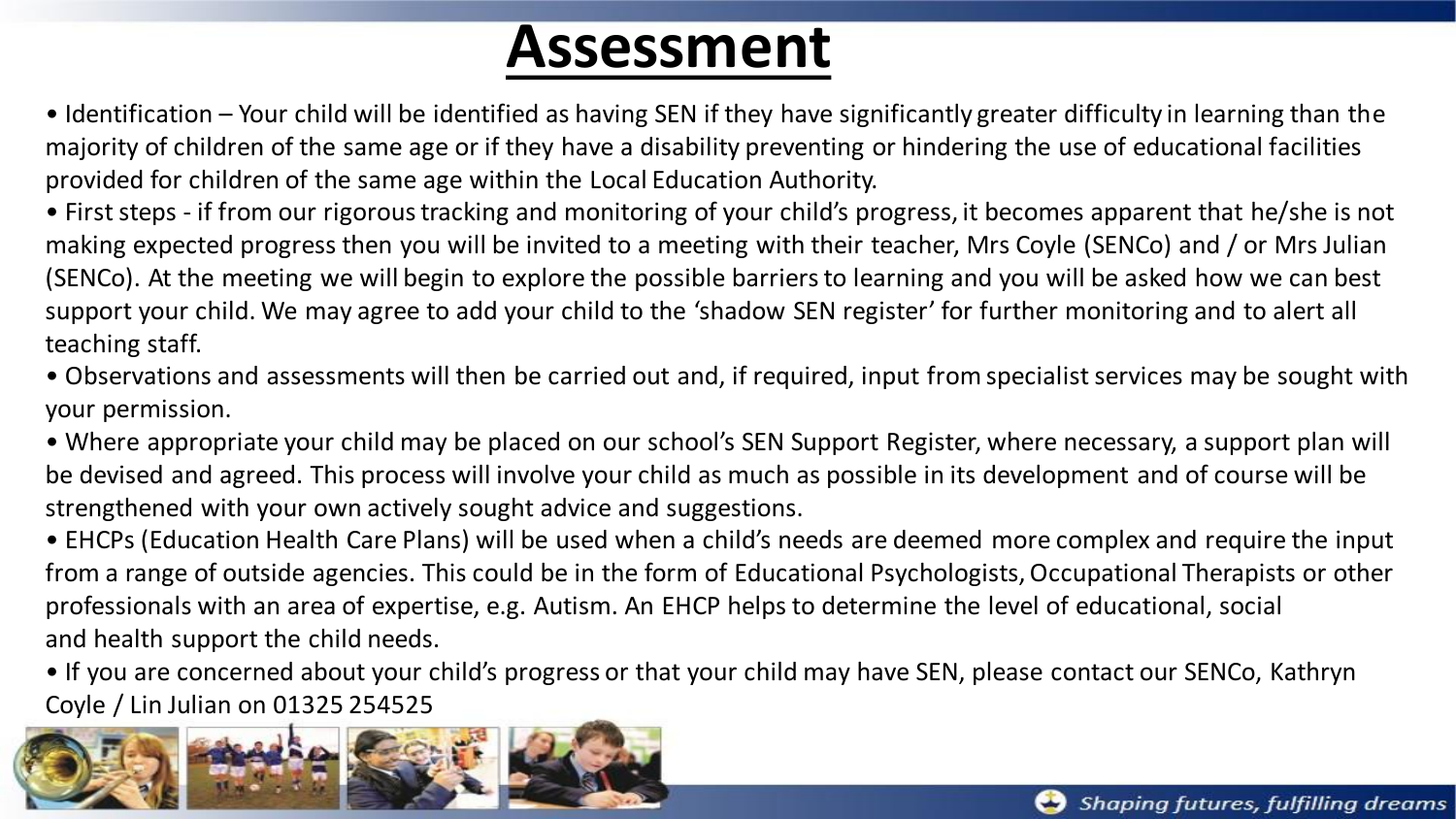## **Planning**

- Our procedures are in line with the Special Educational Needs and Disability Code of Practice (2015).
- The first point of contact is the Form Tutor and / or Pastoral Learning Manager (PLM), who have overall responsibility for the welfare of your child. Additional provision is planned carefully and overseen by Mrs Coyle & Mrs Julian, the Special Educational Needs and Disabilities Co-ordinator (SENDCo).

#### **SEN Resources**

- At Carmel we have an extensive range of different SEN resources and interventions available. These are closely matched to the needs of our children and their progress is monitored by the class teachers, the SENCo and staff with specific curriculum responsibilities.
- Where provision does not result in adequate progress, as outlined in the Code of Practice, the SENCo (Mrs Coyle / Mrs Julian) should be consulted for advice.

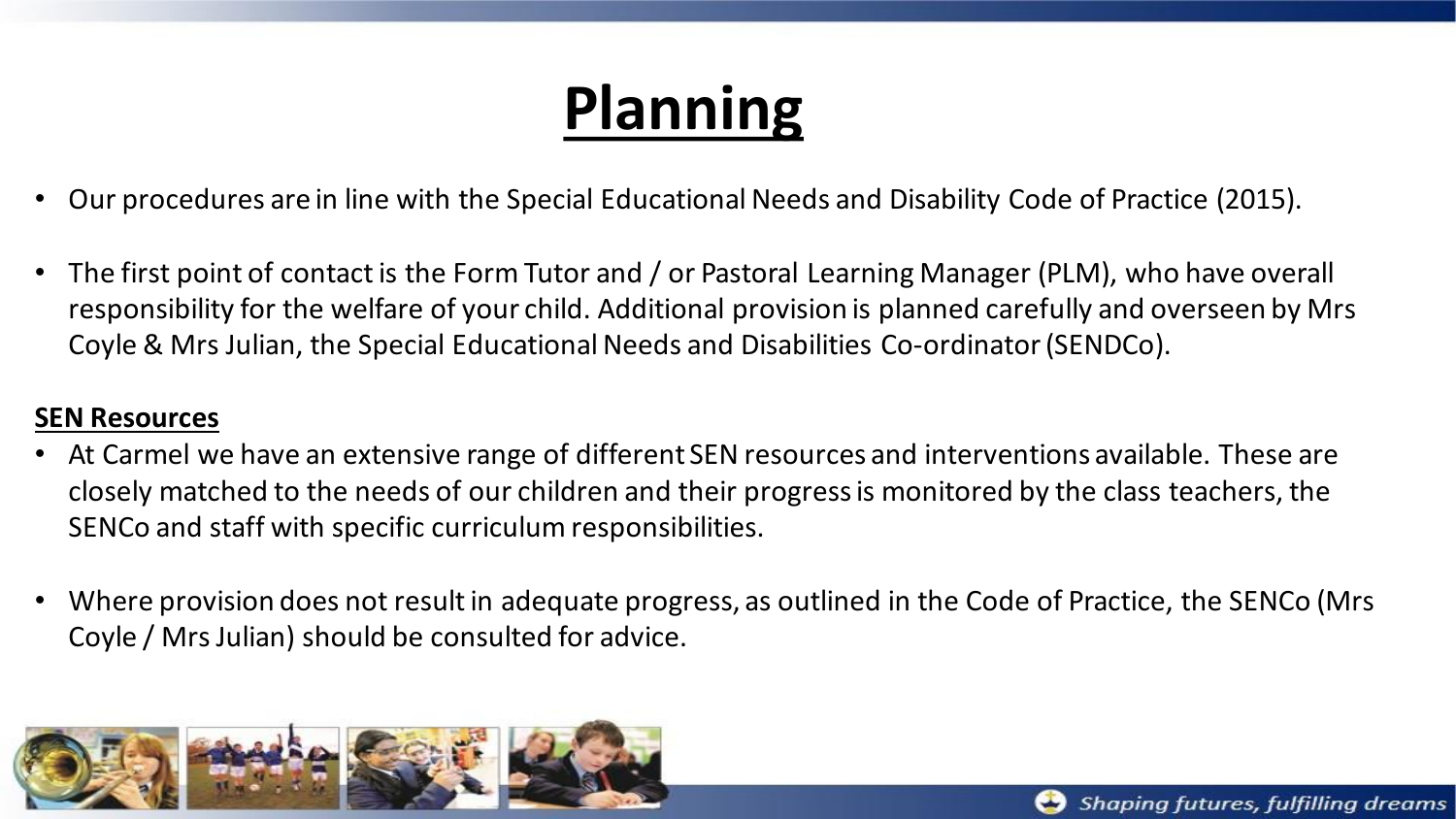## **Doing**

- Our teachers are skilled at adapting teaching and learning to meet the diverse needs in each class.
- Daily planning takes into account individual children's needs and requirements and is annotated and adapted according to need.
- Differentiation is approached in a range of ways to support access to the curriculum and ensure that all children can experience success and challenge in their learning.
- Grouping arrangements take into account the different skills and abilities of each child. This ensures that learning is maximised.
- Additional adults are sometimes used to help groups and individual children with the long term goal of developing independent learning skills. The class teacher monitors this support to avoid students becoming over reliant on this.

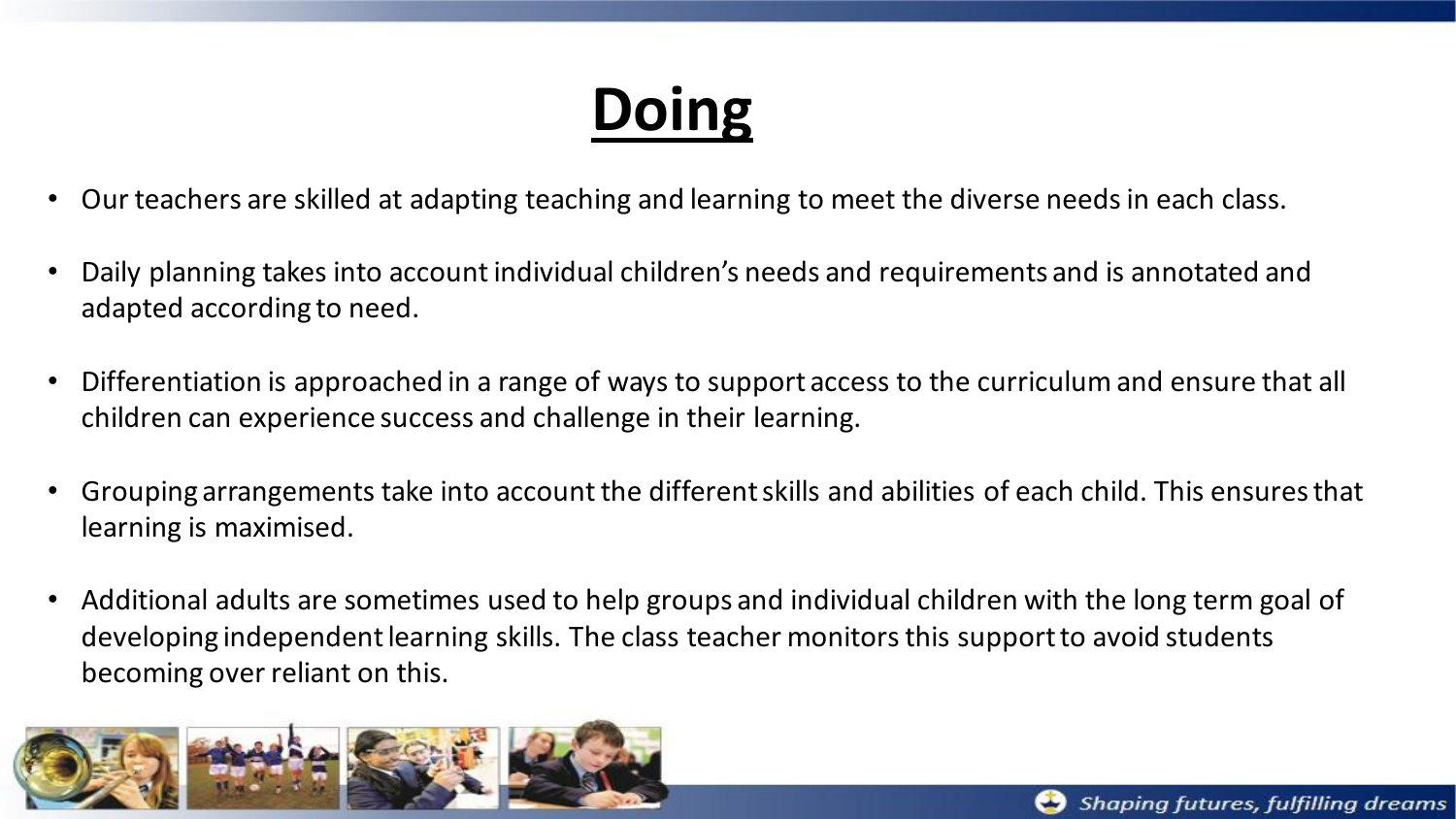### **Reviewing**

- Homework is given regularly and you are encouraged to support your child's learning at home.
- Home school diaries are used to support communication between home and school and it is important to make good use of this resource, especially to support children who need support with their organisational skills.
- Consultation sessions are held in the Autumn and Spring terms where you can meet your child's academic mentor to discuss work in different subject areas.
- If your child has an EHC plan, you will be invited to a review at least annually.
- We do our best to consult both parents and students during the reviewing phase.
- We have a robust system of monitoring and tracking all students and vulnerable groups including those with SEN or who are looked after by the Local Authority.
- For every child who is in the care of the Local Authority, (a looked after child LAC), a Personal Education Plan (PEP) will be devised. This Plan will establish clear targets and actions to respond effectively to each child's needs and provide a continuous record of their achievements.

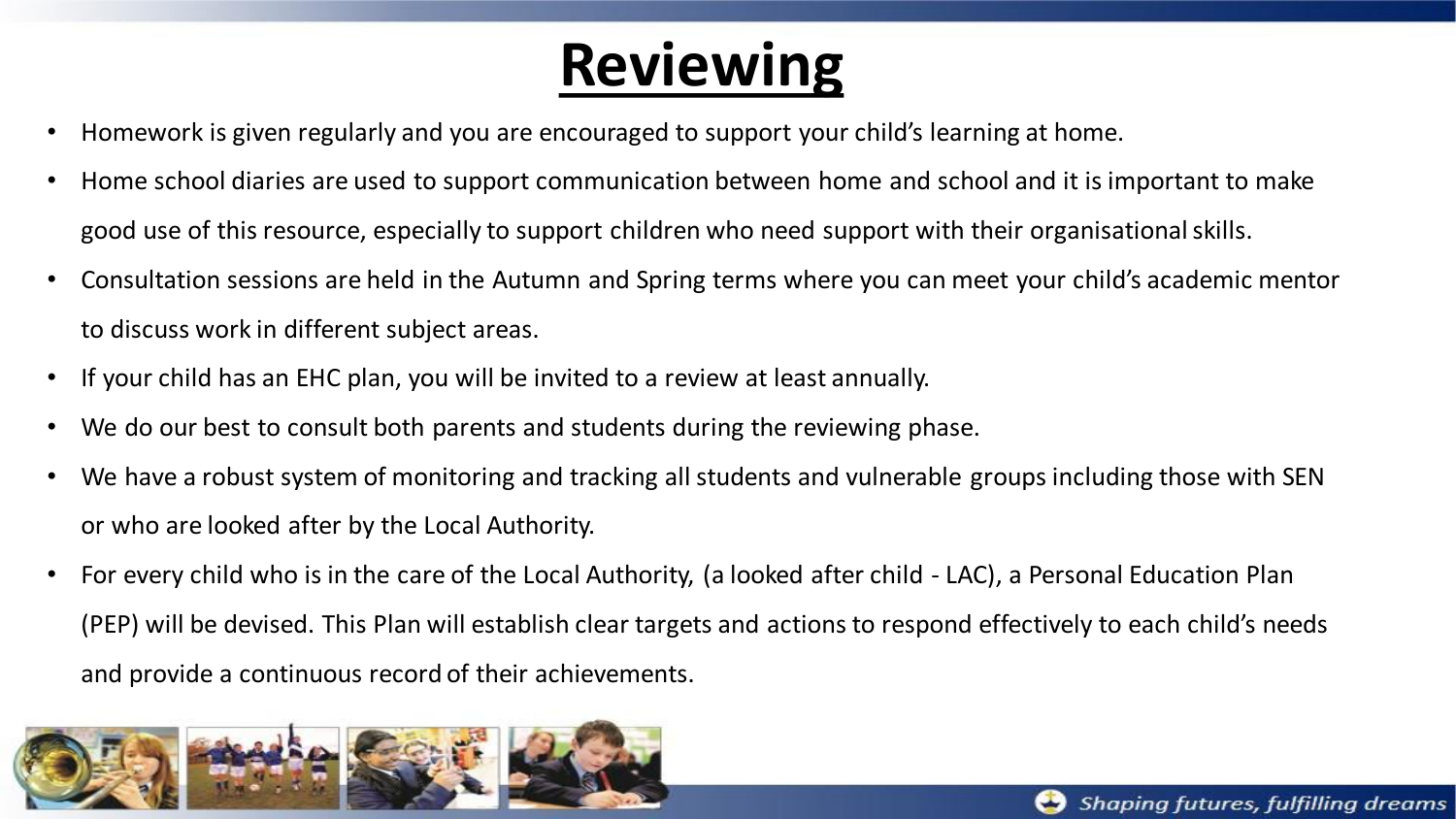## **Meeting Identified Needs**

#### **Cognition and Learning**

- Highly differentiated class and homework tasks
- Key words sheets, sentence starters, writing frames
- Support with organisation e.g. pictorial timetables
- Activities broken down into chunks with clear, explicit instructions
- Small group and 1:1 intervention where appropriate
- Access to an alternative curriculum where possible

#### **Communication and Interaction**

- Carefully selected groups and support during group work
- Support during unstructured time
- Access to extra-curricular activities specifically designed to improve communication and interaction
- Specific interventions where appropriate, e.g. to encourage improved management of anxiety
- Access to external agencies for advice and example strategies
- Home-School contact book to keep parents/carers readily informed of activities during the College day



The current Covid-19 restrictions mean that the provision listed above in all four areas of need has had to be adapted to the requirements of on-line distance learning, as has been the case since  $26<sup>th</sup>$  March 2020. All teachers and the support team have quickly become adept at using technology to remotely support our learners who have SEND. Levels of engagement and progress are regularly checked and interventions put in place if any concerns exist. Our support under Covid-19 is flexible to meet the needs of each individual learner.



Shaping futures, fulfilling dreams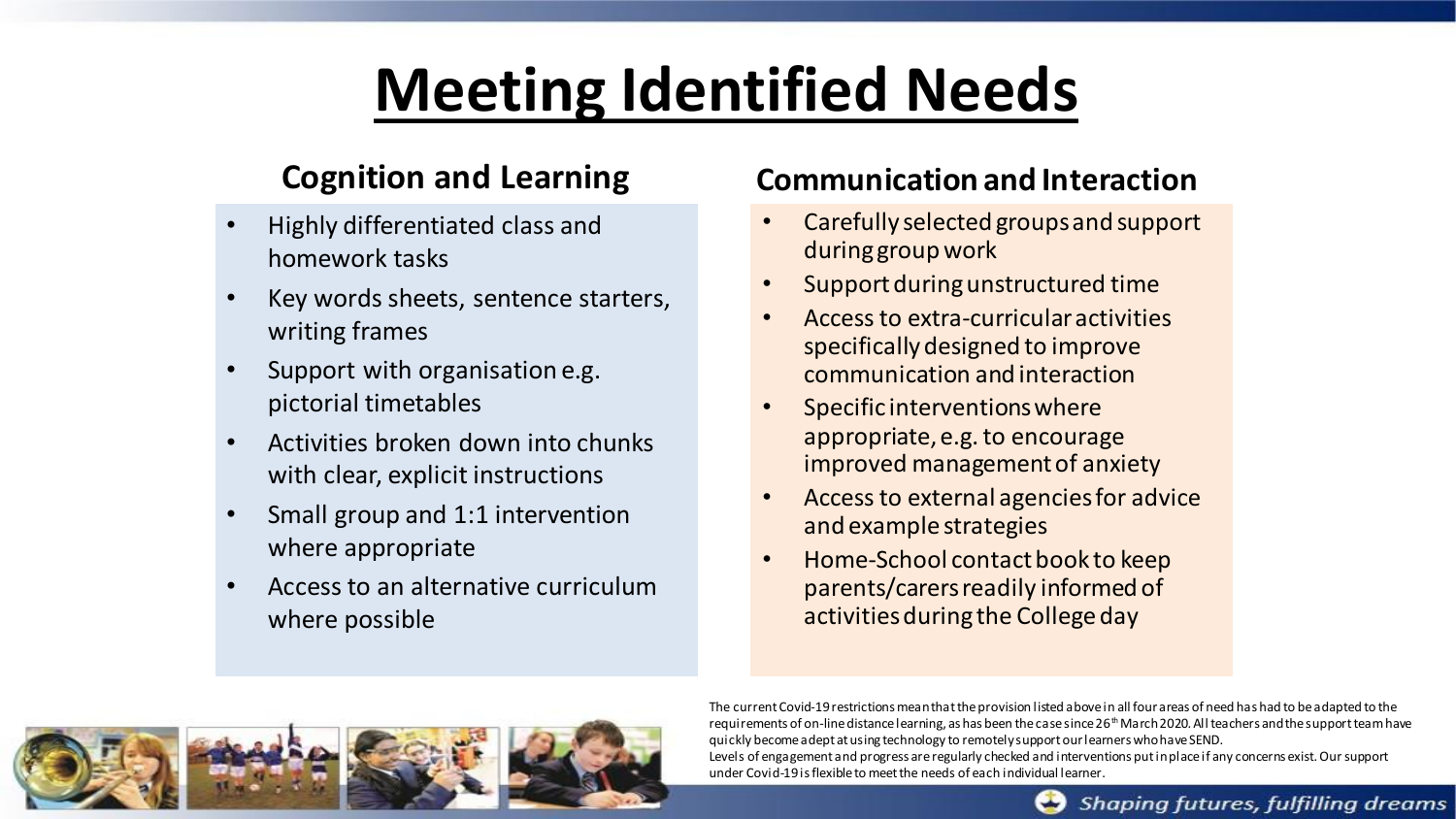### **Meeting Identified Needs**

#### **Social, Emotional and Mental Health Needs**

- Access to the Emmaus Centre, where your child can receive the support of an experienced Emotional Wellbeing coordinator via individualised interventions
- Advice from outside agencies where appropriate
- Support from PLMs and Form Tutors
- Consistent links with SENCo and families for support and information sharing
- Information from parents shared with relevant staff in College
- Extra pastoral support for listening to pupils' views

#### **Sensory and / or Medical Needs**

- Access to the Student Support Office to take medication
- Development of Individual Health Care Plan for the support of more serious Medical Needs
- Advice taken from outside agencies where appropriate
- College work sent home during periods of illness related absence
- Consistent communication with those appropriate in College



The current Covid-19 restrictions mean that the provision listed above in all four areas of need has had to be adapted to the requirements of on-line distance learning, as has been the case since  $26<sup>th</sup>$  March 2020. All teachers and the support team have quickly become adept at using technology to remotely support our learners who have SEND. Levels of engagement and progress are regularly checked and interventions put in place if any concerns exist. Our support under Covid-19 is flexible to meet the needs of each individual learner.



Shaping futures, fulfilling dreams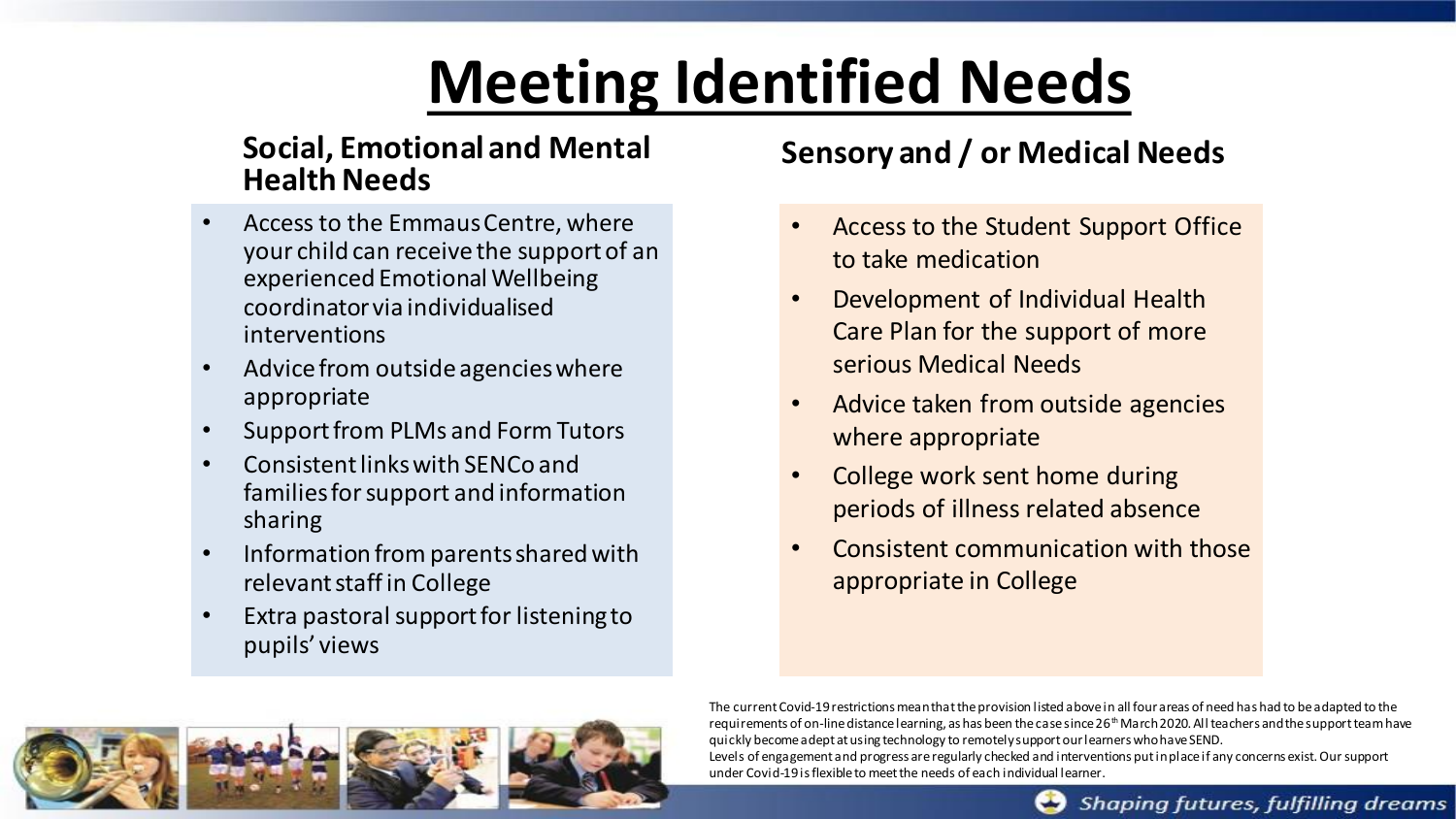#### **Wellbeing**

- Pastoral Care is at the heart of College life. There is an extensive PSHEE curriculum developed by PLMs and delivered by Form Tutors on a weekly basis. Key topic areas include; career planning, relationships, self-awareness, E-Safety, bullying and Emotional Wellbeing and Mental Health.
- The Learning Support Department offers input which is embedded into the PSHEE curriculum to raise awareness of diversity issues and actively prevent bullying of those with SEN and/or a disability on an individual basis.
- Social Support for students is offered in a variety of individualised ways including: support from the LS Department during unstructured time, specialist 1:1 intervention programmes, Extra Curricular activities aimed at building on communication and interaction skills as well as support from the Emmaus Centre and Emotional Wellbeing Coordinator.
- Medical support is available from a designated person in the Student Support Office who will deal with the administration of medicines and record keeping.
- Individual Health Care Plans are written by the Learning Support Department in conjunction with parents/carers for students with more complex health care requirements. These are reviewed at least termly with PLMs and the Vice Principal for Pastoral Care.
- Parents/Carers are responsible for providing College with accurate information and an up to date supply of medication (Supporting Students with a Medical Condition Policy).
- Where illness-related absences occur PLMs, Form Tutors and the Learning Support Department will liaise directly with parents/carers and pupils as to how best to support them.
- In order to reduce the impact of illness-related absences College will organise for work to be sent home or on a virtual learning platform, such as Microsoft Teams, with comprehensive instructions for your child as appropriate.

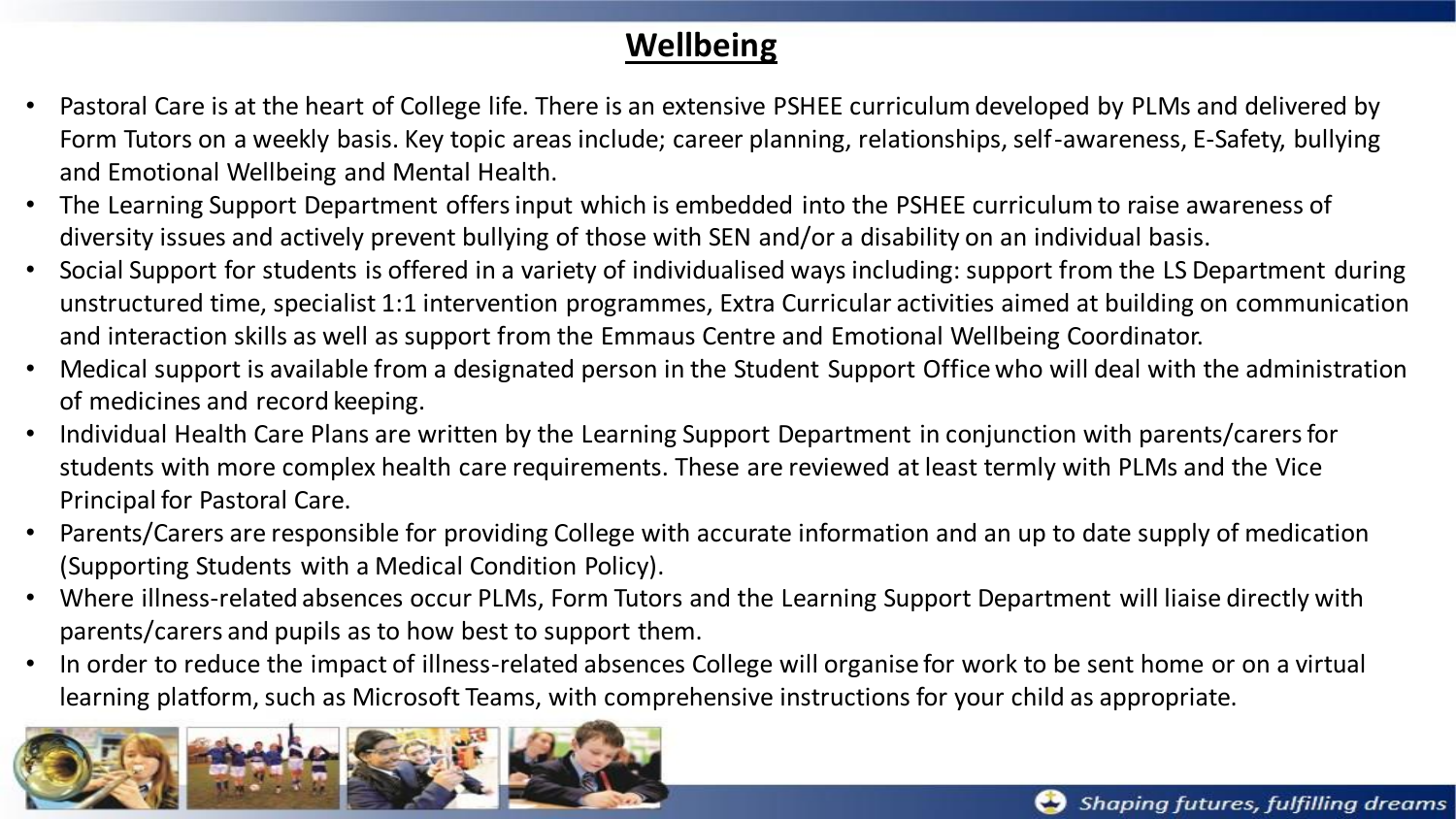#### **Emotional Health and Wellbeing**

- Managing Dema

- We have a whole school approach to promoting emotional health and wellbeing in accordance with the National Institute for Health and Care Excellence (NICE) guidelines.
- We take a strategic approach to the promotion of emotional health & wellbeing. We have developed a systematic and clear action plan to implement a carefully evidenced and research based policy.
- At the base of our model is the concept of universal provision whereby all our children are offered an entitlement of support and access to a curriculum and other  $\frac{1}{2}$ provision including extra–curricular opportunities which helps to build independence and personal resilience.
- Children that require a higher level of support or intervention will be identified through a systematic plan, do, review methodology.
- Resilience-We set up a well being channel where staff access research-based guidance in their **Building** support of children experiencing difficulties linked to the impact of COVID-19.
- Children with particularly complex needs will be formally assessed before they access targeted interventions or are referred to specialist provision.
- This approach should be considered alongside statutory guidance on 'Keeping Children Safe in Education', 'Supporting pupils at school with medical conditions and existing advice on targeted approaches for supporting pupils with, or at risk of developing mental health problems including:

Mental Health and Behaviour advice for Schools

Promoting children and young peoples emotional health and wellbeing Counselling in schools



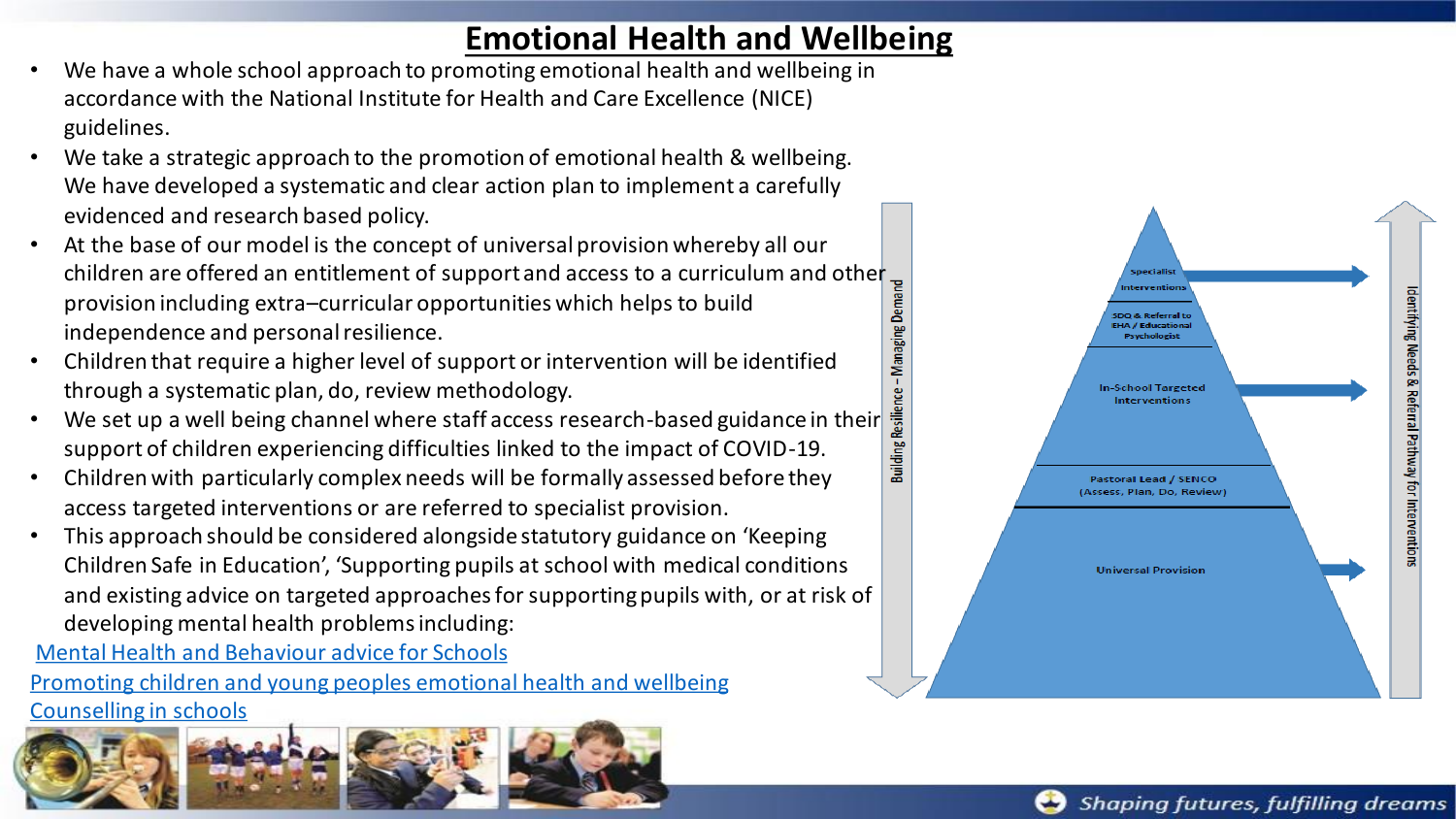### **Access and Resources**

- We remain aware of our duties under the Equality Act (2010).
- We aim to ensure that we 'make reasonable adjustments' in order to comply with the duties including adjustments to the PE curriculum where appropriate.
- Our College is highly accessible for wheelchair users.
- We work closely with the Low Incidence Needs Service (LINs) to inform ourselves and ensure we deliver the highest provision for children with Auditory and Visual impairments.
- We are committed to offering all students the same opportunity to activities outside of the class room including extra-curricular activities and College trips, where Health and Safety isn't compromised.
- The College SENCo allocates support on a needs basis. This can take the form of 1:1 support, small group interventions and support to fully access the facilities or extra-curricular activities in College.
- We create an environment that meets the Special Educational Needs of each child and their family in order that the pupil can achieve their full learning potential and engage in activities alongside pupils who don't have SEN.

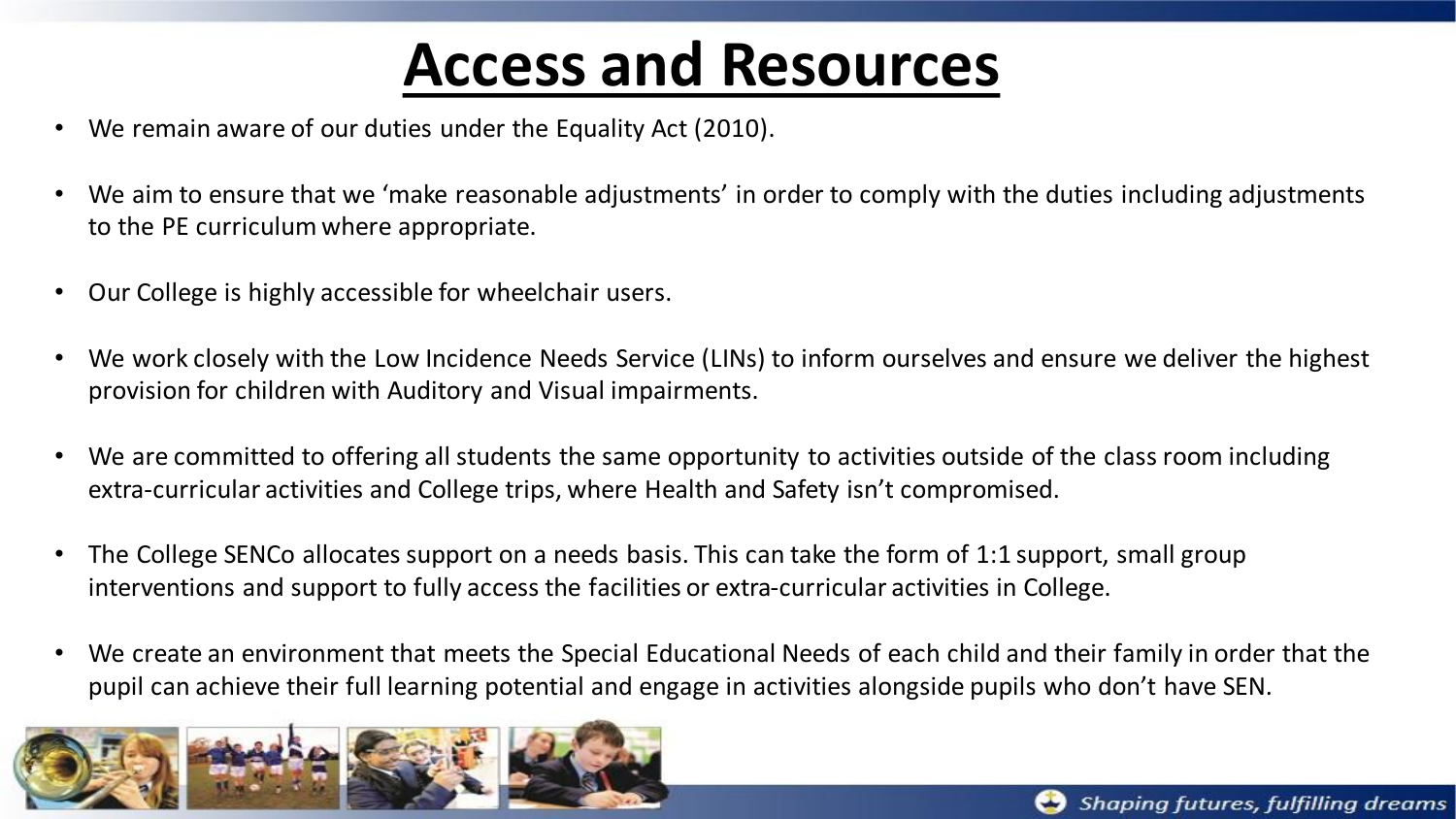## **Moving up, Moving on…**

- Close links are formed with families, Primary Schools and any outside agencies early in the transitional phase.
- SENCo visits Primary Schools and meets with families to gain a comprehensive understanding of students in order to provide a smooth transition and consistent support throughout.
- Careers advice is delivered via a third party employed by the College. Where appropriate, careers advisors are invited to Annual Reviews to discuss options for higher education. These advisors can also provide 1:1 sessions with students as necessary.
- Our comprehensive PSHEE curriculum covers careers and a range of post 16 options.
- We link closely with Head of Sixth Form to ensure that our young people who have identified SEN in our Sixth Form continue to receive the support they need to fully access the curriculum, assessment , advice and guidance. This increasingly includes advice about applications to universities or other training options beyond college.
- At all reviews from Year 9 there is a focus on levels of independence, aspirational post-16 placement, independent living and full participation in the local and wider community.

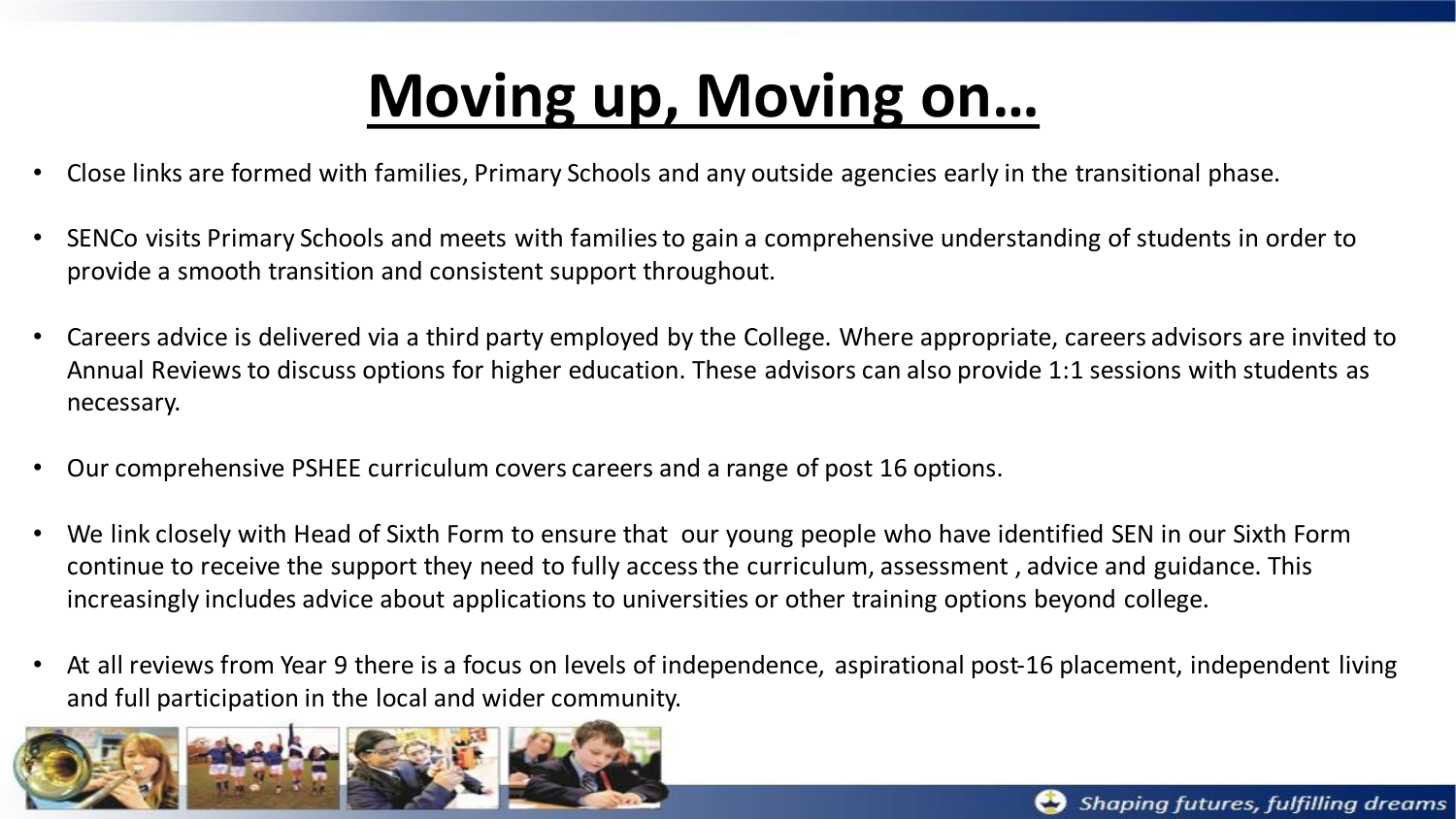### **Evaluation of Impact**

The impact of the provision provided has been to improve access to the curriculum for all pupils who have SEND. Carefully planned provision, including short term interventions implemented by school staff, together with expertise secured by school has ensured all children with SEND have been able to access areas of the curriculum that would not otherwise have been accessible to them.

Covid-19 restrictions meant that the provision had to be adapted to the requirements of on-line distance learning, as has been the case since 20<sup>th</sup> March 2020. All teachers and the support team have quickly become adept at using technology to remotely support our learners who have SEND and their families. Levels of engagement and progress were regularly checked and interventions were put in place if any concerns existed. Our support under Covid-19 was flexible to meet the needs of each individual learner.

As part of steps taken to fight the spread of coronavirus, the government cancelled all exams due to take place in schools in England in summer 2020. Consequently, no school level educational performance data based on 2020 tests, assessments and exams can be presented.